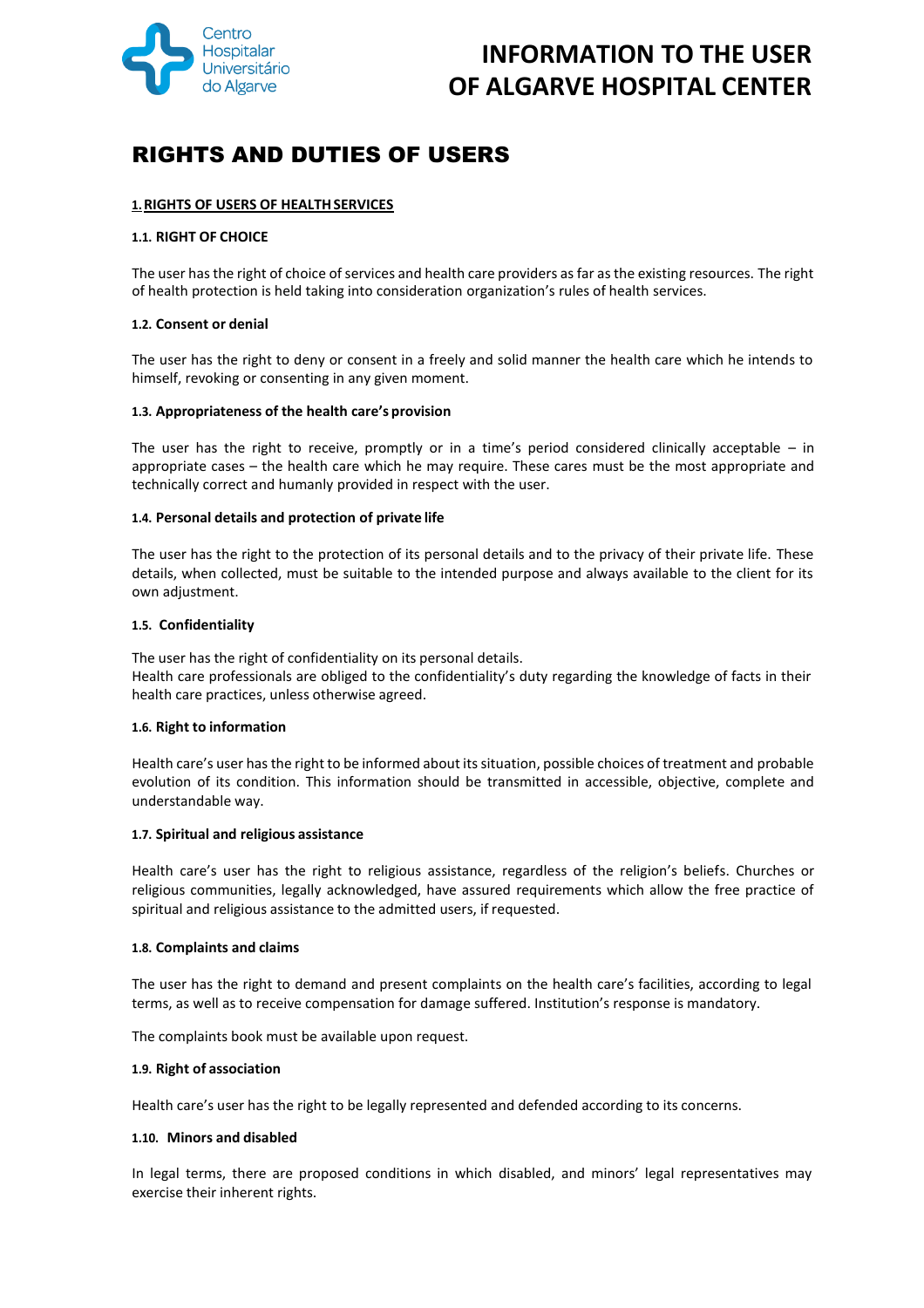

# **2.USER MONITORING OF HEALTH SERVICES**

### **2.1. Right of monitoring**

- On the urgency services of the Portuguese National Health System (SNS), it is recognized and guaranteed the right of monitoring by a person designated by you and that information must be given in the admission of the service.
- It is acknowledged to the admitted pregnant woman the right of monitoring whilst every labour phase by any person designated by you.
- It is noted the right of familiar monitoring to admitted children, as well as disabled people, people with high-dependency needs and people with incurable disease in an advanced state and in final stage.

# **2.2. Attendant**

In cases where clinical condition doesn't allow for the user to openly choose the attendant, services must promote the right for monitoring.

When the admitted person isn't supervised the medical facility must seek to provide the necessary and accurate personalized service to the situation.

### **2.3. Restrictions to the right of monitoring.**

- It is not allowed to attend or assist to surgical interventions and other exams or treatments which, by their nature, may affect its efficiency and correction by the attendant's presence.
- The health professional shall be responsible to inform and explain the health care provisions which prevent the continuity of monitoring by the attendant.

### **2.4. Attendant's rights and duties**

 The attendant has the right to be properly informed in reasonable time about the patient's condition, on the different phases of medical assistance, with the following exceptions:

a)Explicit indication contrary to the patient;

b) Privacy confidentiality

- The attendant must behave accordingly and respect and accept instructions and indications from the health professionals.
- In case of infringement of disrespect or disobedience, services may prevent to the attendant to remain next to the patient and decide his exit. In his replacement, other attendant may be nominated.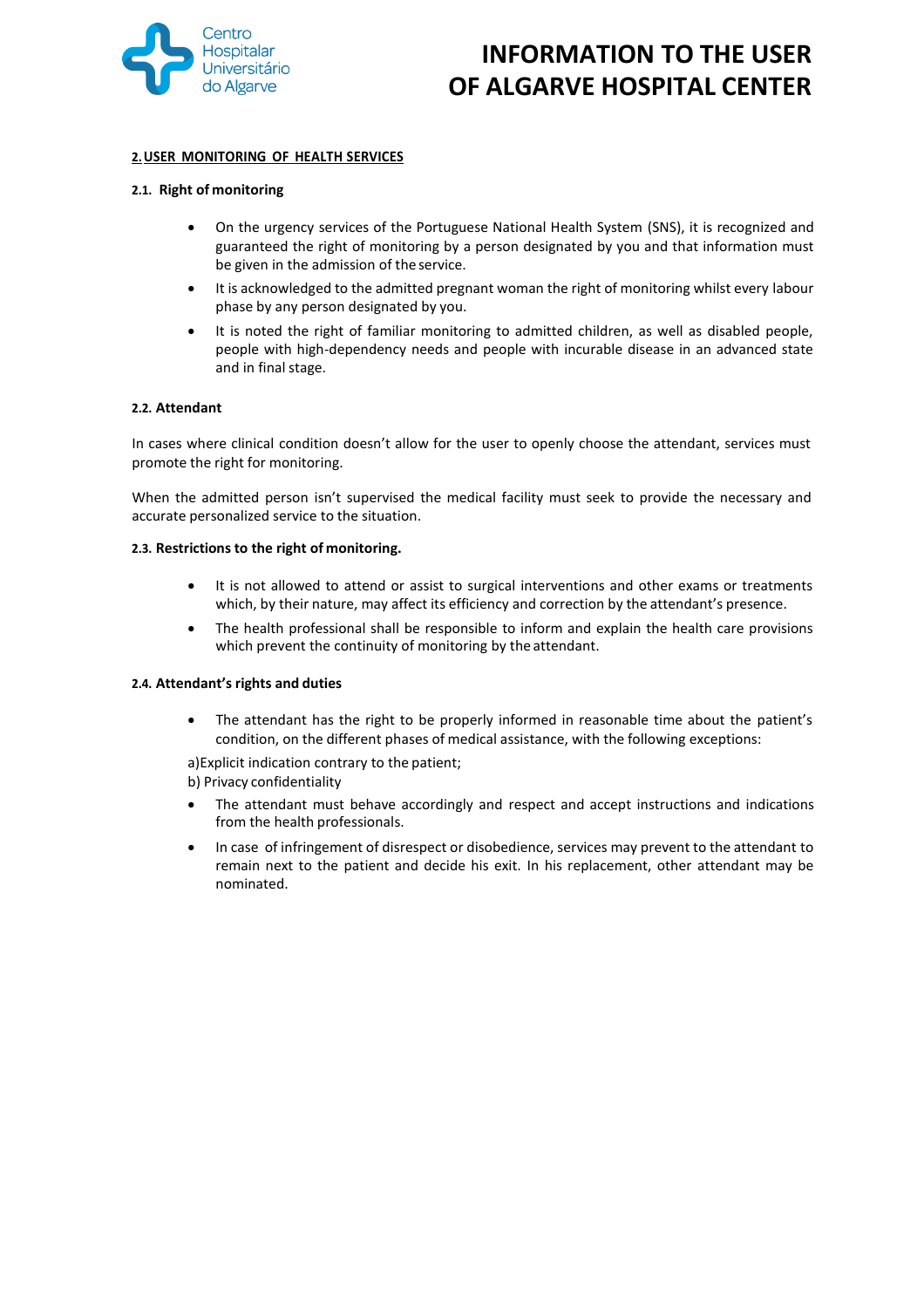

# **3.MONITORING OF PREGNANT WOMAN DURING LABOUR**

#### **3.1. Monitoring terms**

The right to monitoring in any period of the day when delivery occurs. The attendant will not be submitted to visit procedures, held free of payment.

### **3.2. Exercise terms**

The attendant may exceptionally not be present when (those interested should be properly informed):

- in severe clinical situations, being inadvisable and expressly determined by the obstetrician.
- where the facilities are not in agreement with the attendant's presence and the confidentiality insurance pleaded by other parturient.

### **3.3. Cooperation between the attendant and services**

Necessary measures are adopted to the insurance cooperation between the pregnant woman, attendant and services. The three parties should accurately provide information about the labour as well as necessary clinical actions.

### **4.HOSPITALISATION'S MONITORING**

### **4.1. Familiar monitoring of admitted child**

- Admitted child up to the age of 18 has the right of permanently monitoring by father or mother or other replacement.
- The child aged over 16 years old may appoint the attendant or even dispense anyone. Monitoring's exercise is free of charge.
- When the admitted child is a carrier of a transmissible disease and when contact with others forms a risk to the public health, the right of monitoring can terminate or be limited, by written indication by the doctor.

### **4.2. Familiar monitoring of disabled persons or dependent**

Disabled persons or dependents with incurable disease in advanced stages and people in final stages, admitted, have the right to close monitoring from ancestor, descendant, partner and in their absence or impediment, by a person designated by you.

### **4.3. Monitoring terms**

- Close familiar monitoring is practiced in day or night time according to technical instructions and rules and other established standards in their own clinical procedure.
- It is forbidden to the attendant to assist surgical interventions submitted by the admitted person as well as treatments in which its presence is harmful to the correction and efficiencyof them, unless a permission is given by the doctor.

### **4.4. Cooperation between the attendant and services**

Health providers must offer to the attendant appropriate information and guidance to enable him, if he wants, under supervision, contribute to the health care provisions to the admitted person.

The attendant must fulfil the instructions given by the health professionals.

### **4.5. Meals**

The admitted person's attendant, if held free of basic fees to accessing to health benefits within the National Health Service (SNS), has the right to a free meal, on the health establishment, if remains 6 hours per day and always when these following terms are verified:

a) The admitted person is in danger of death;